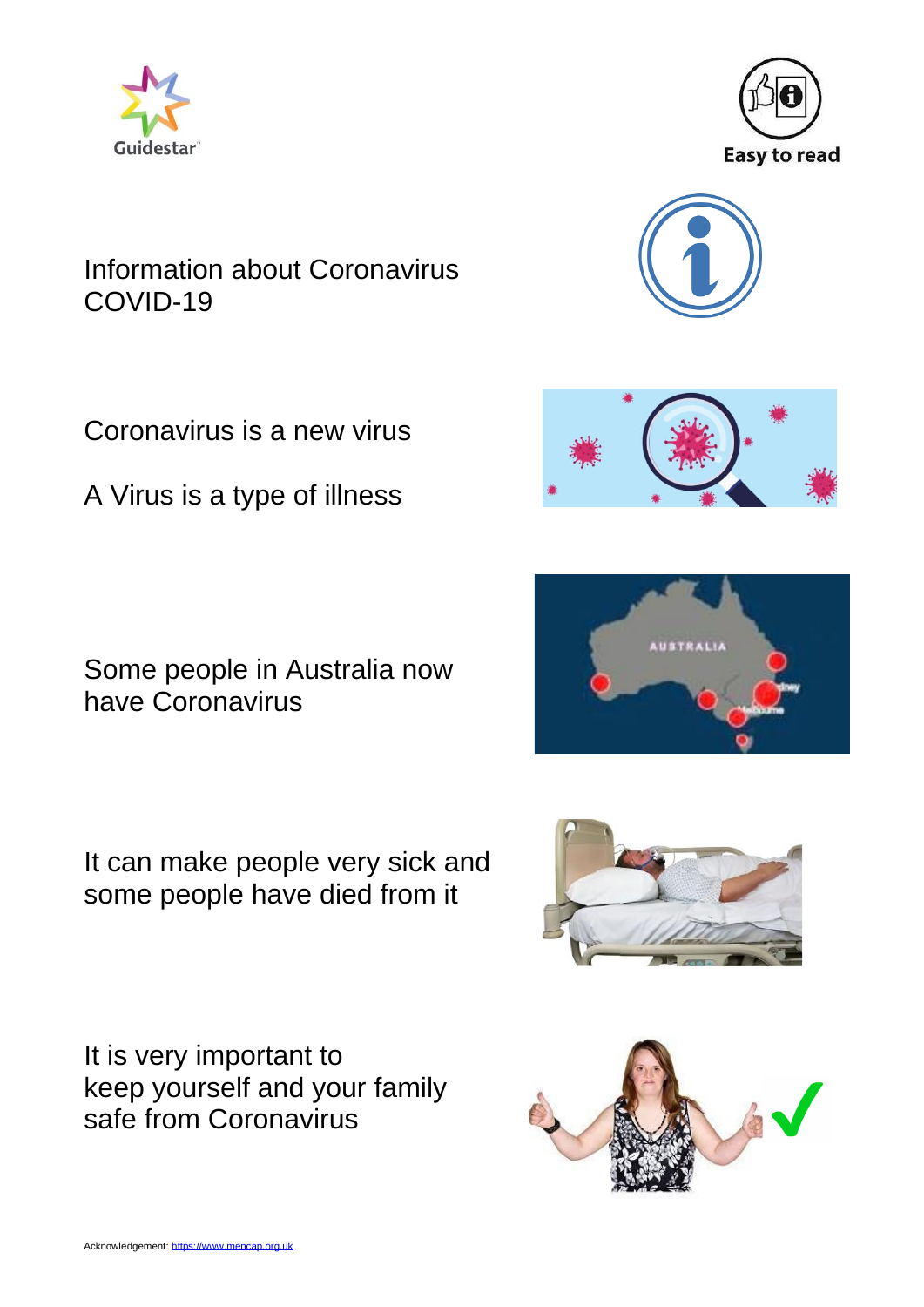



## What is Coronavirus or COVID-19?



Having coronavirus feels a lot like having the flu

The most common signs ofthe virus are a **dry cough**

And a **high temperature** called a fever

Some people with the virus will find it **harder to breathe**





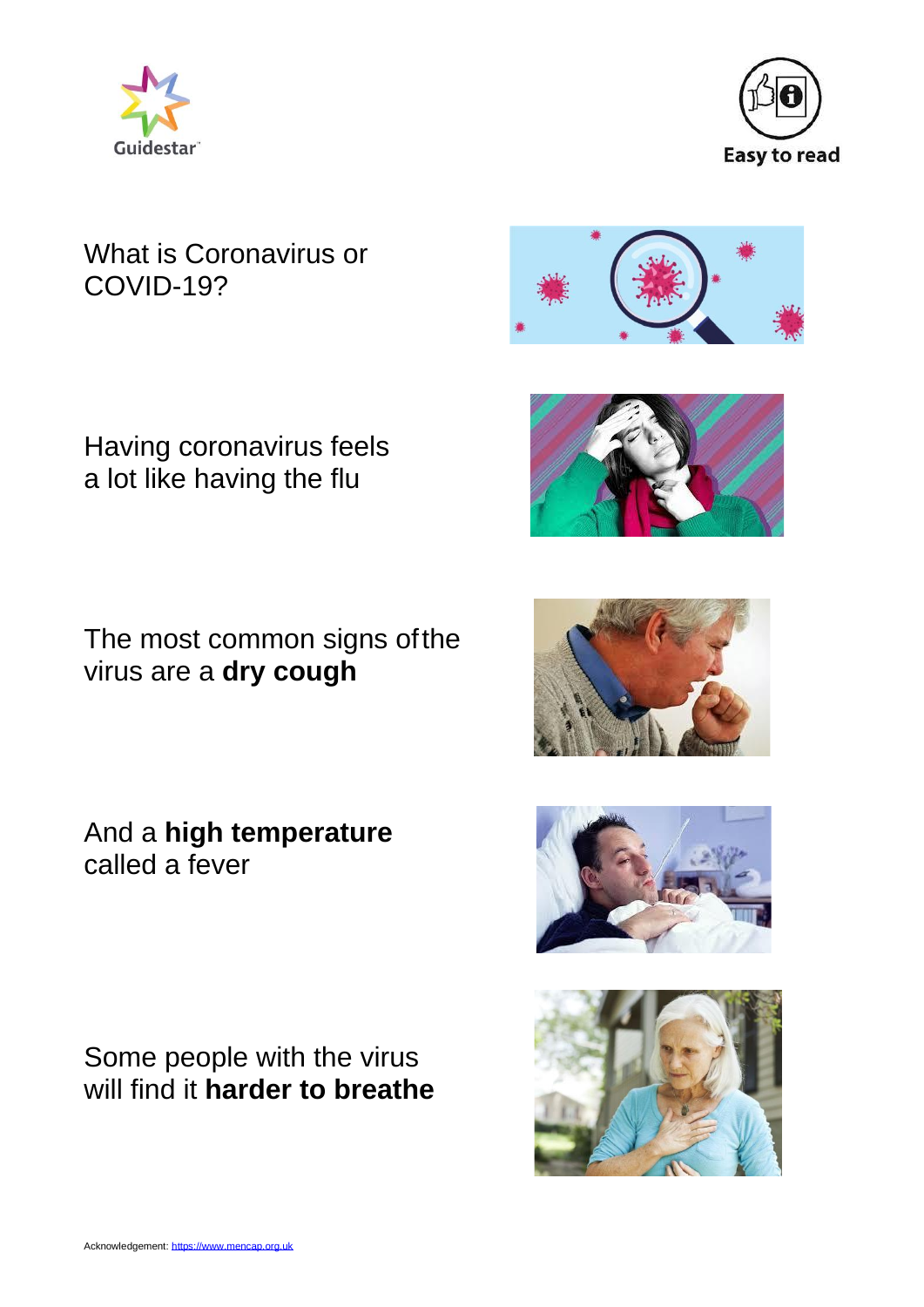

# Having coronavirus feels different for everyone

Some people feel very sick when they have the virus

Most people **will not** become very sick

Some people will become very sick

People who become very sick may need to go to hospital for treatment











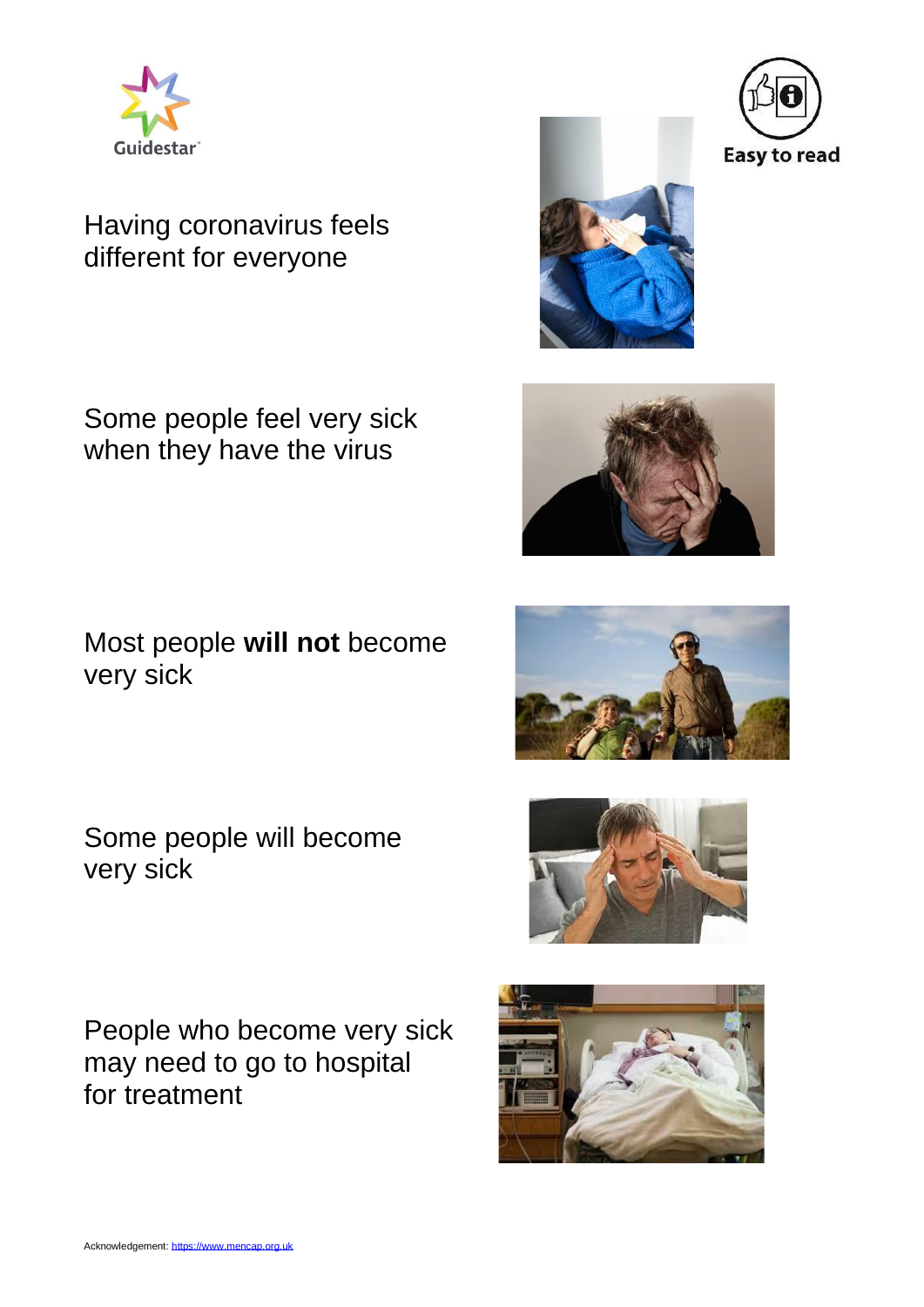



# How does coronavirus spread from person to person?



# The virus can pass in the air from coughs and sneezes

It can live on things that you or other people have touched





You cannot see the virus

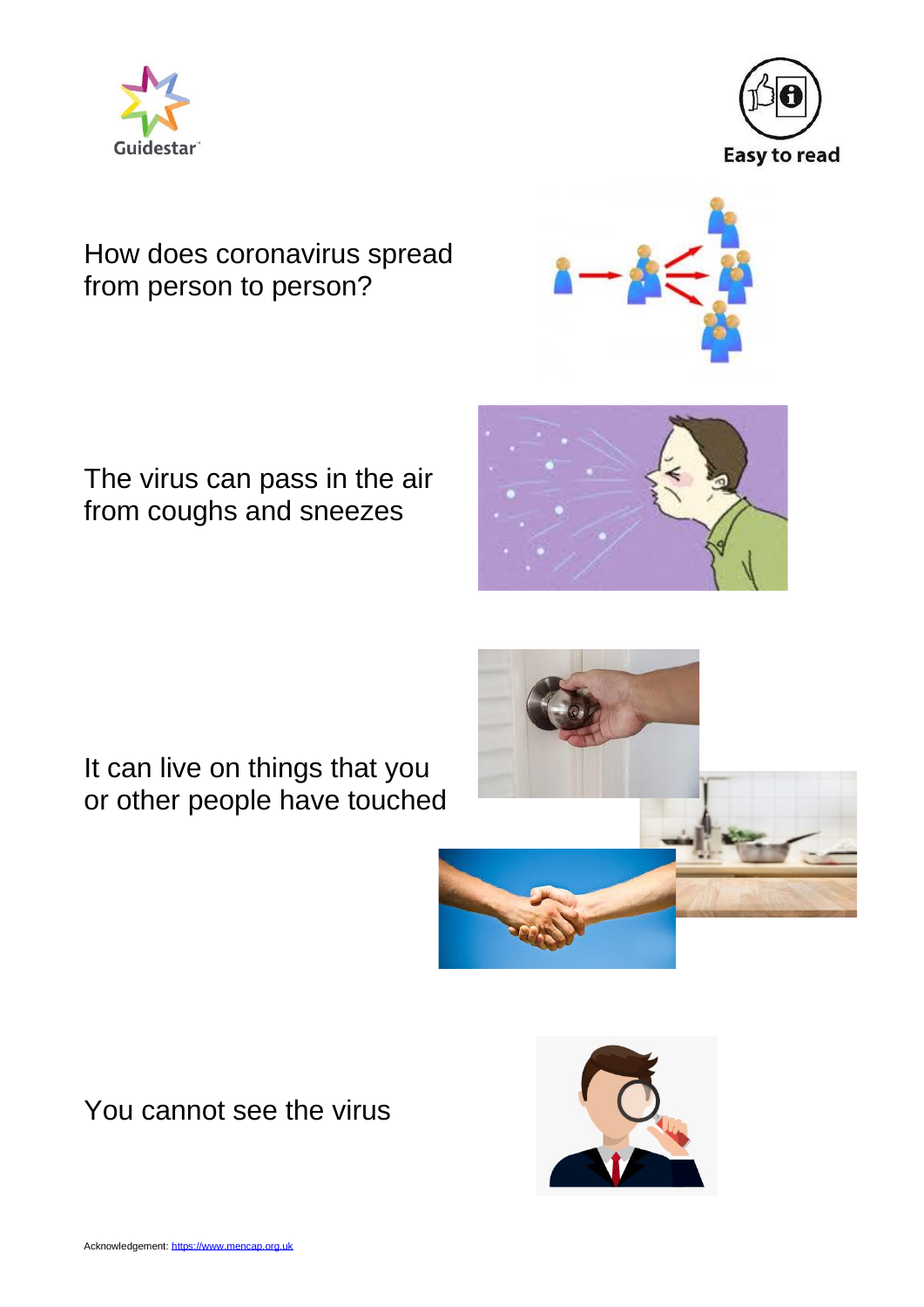



# Even if people do not feel ill at all they could still pass on the virus to someone else

The next person to catch the virus could become more sick than the person they caught it from

It's everyone's job to help stop the virus from spreading



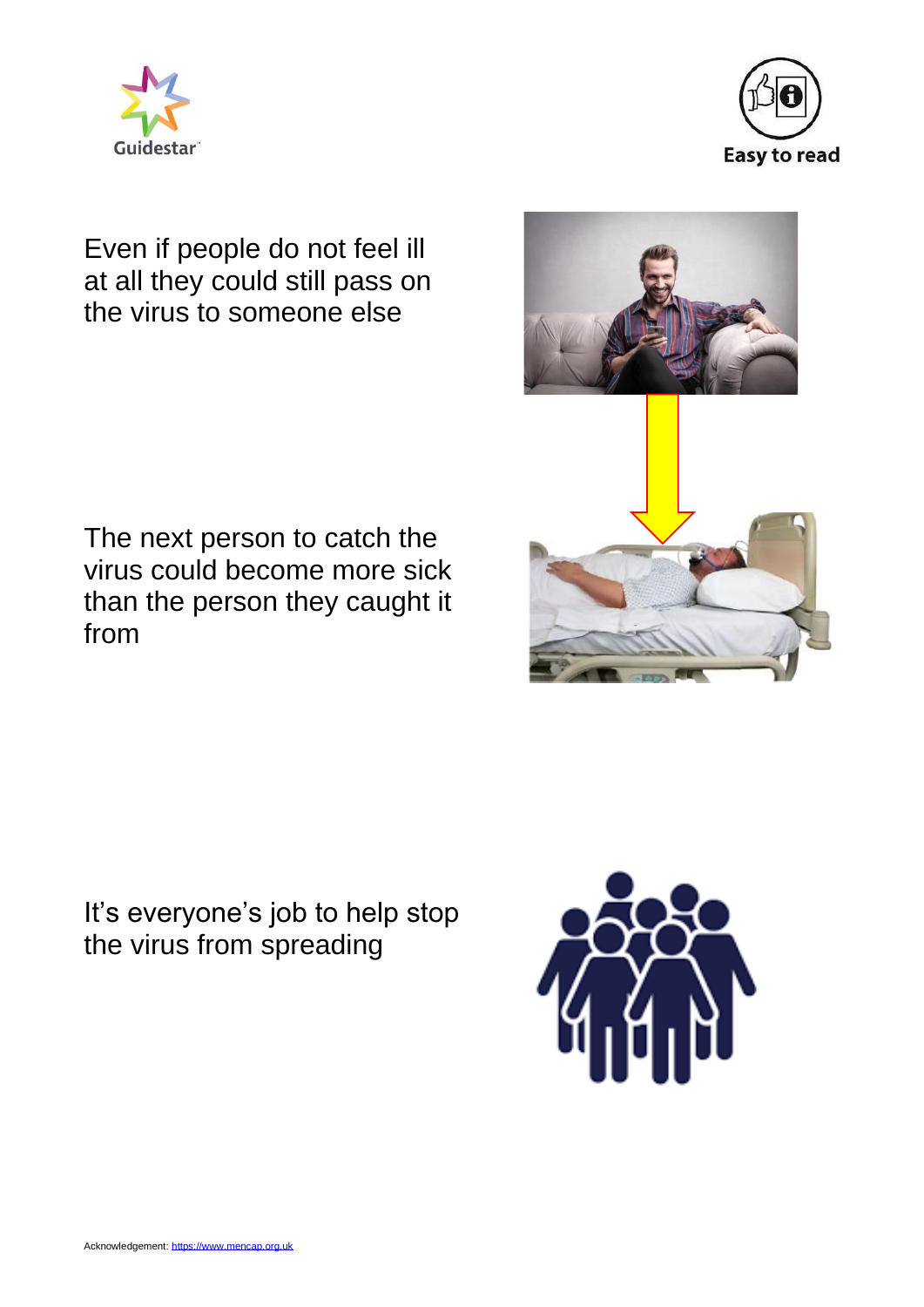



# How can we stop coronavirus from spreading?

#### There are some easy ways to help stop the virus



Cough or sneeze into your arm

Use a tissue



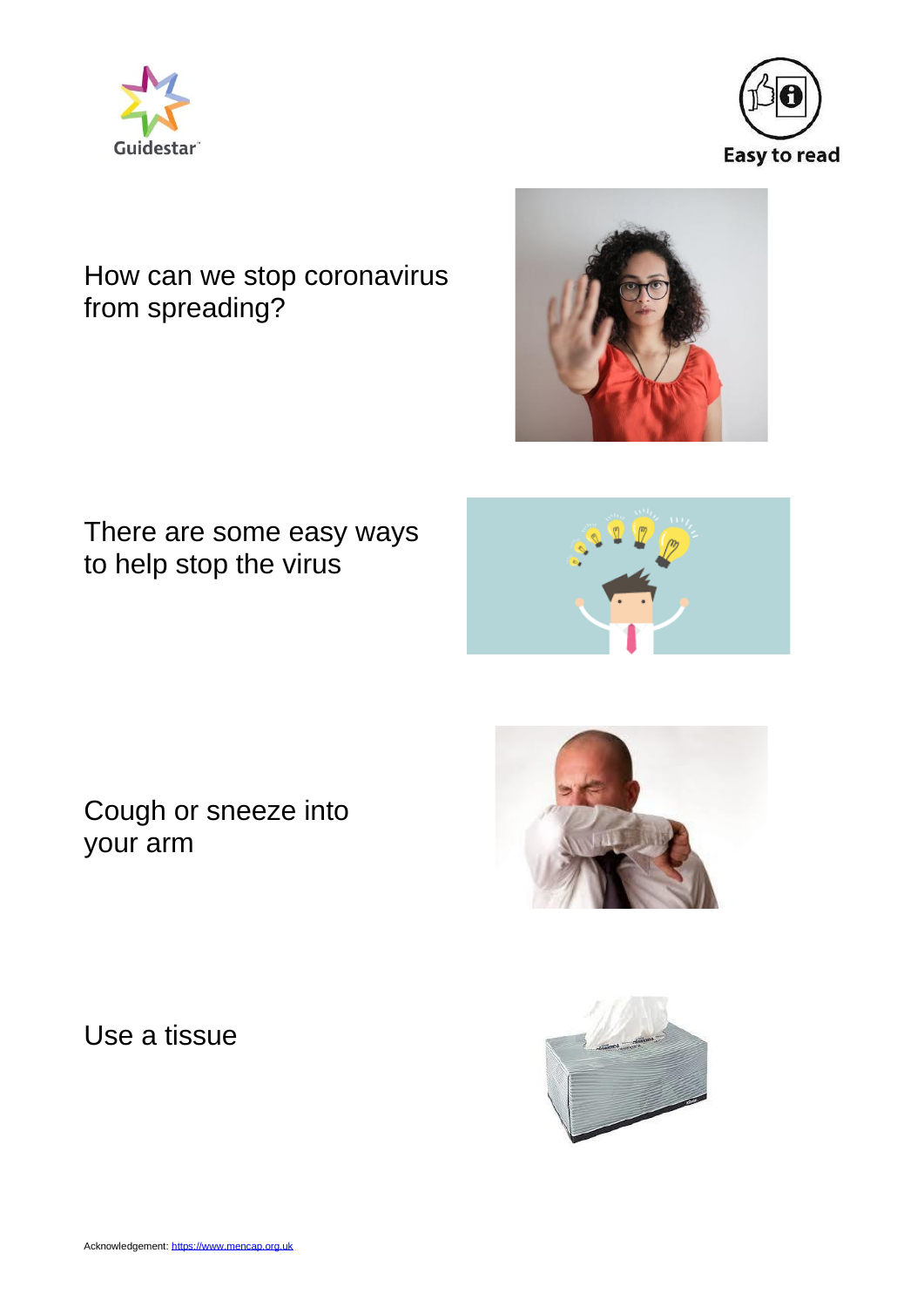



Put the tissue in the bin



# 00:20

# Wash your hands for 20 Seconds (Count to 20)

Use hand sanitiser

Try not to touch your face

Stay at home





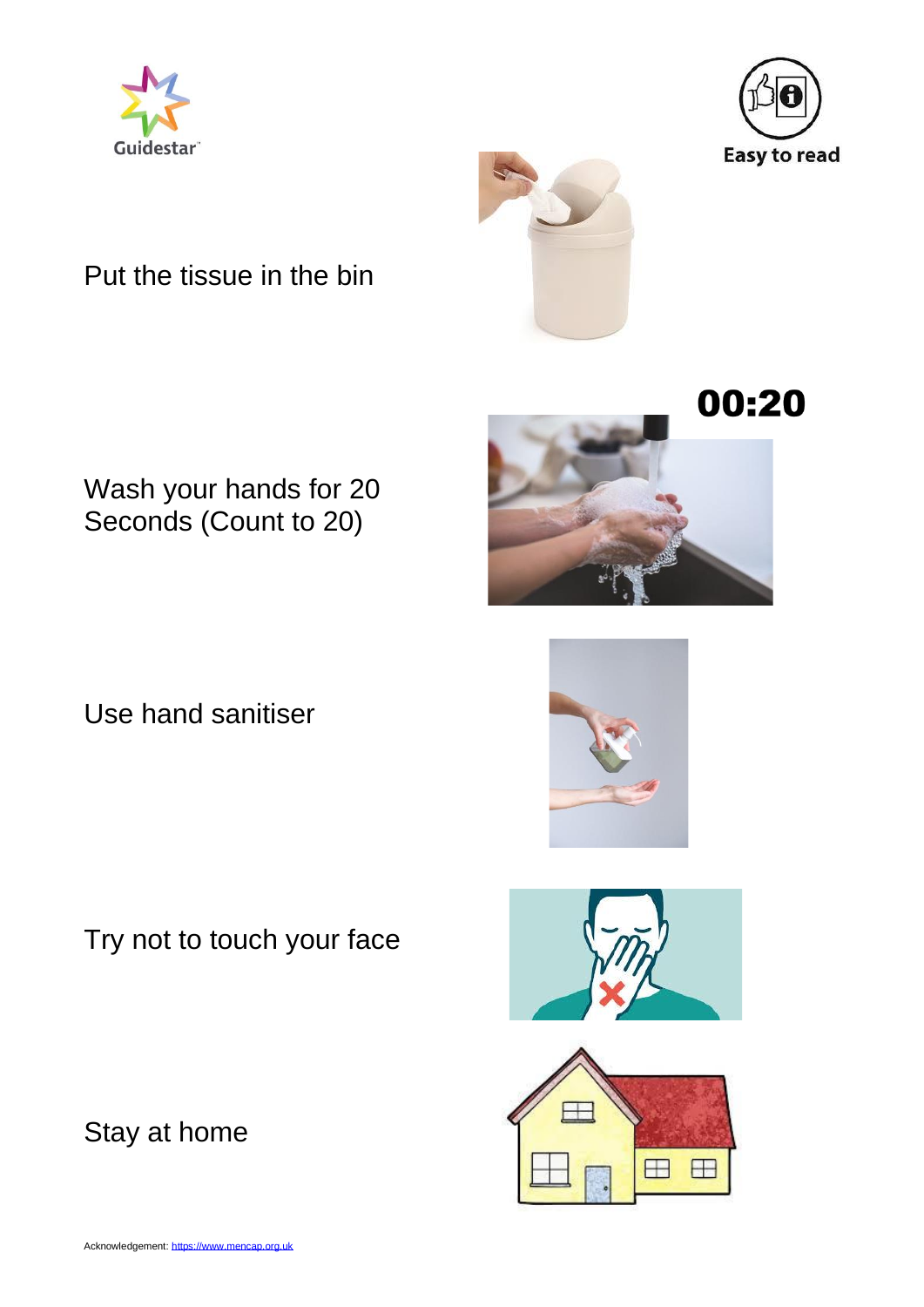



# You can go outside in your garden if you have one

# You can go outside once a day for exercise

You can go to the shops to buy food or medicine that you need

You must not meet with friends or family who do not live with you

You must give everyone lots of space

Acknowledgement[: https://www.mencap.org.uk](https://www.mencap.org.uk/homepage)